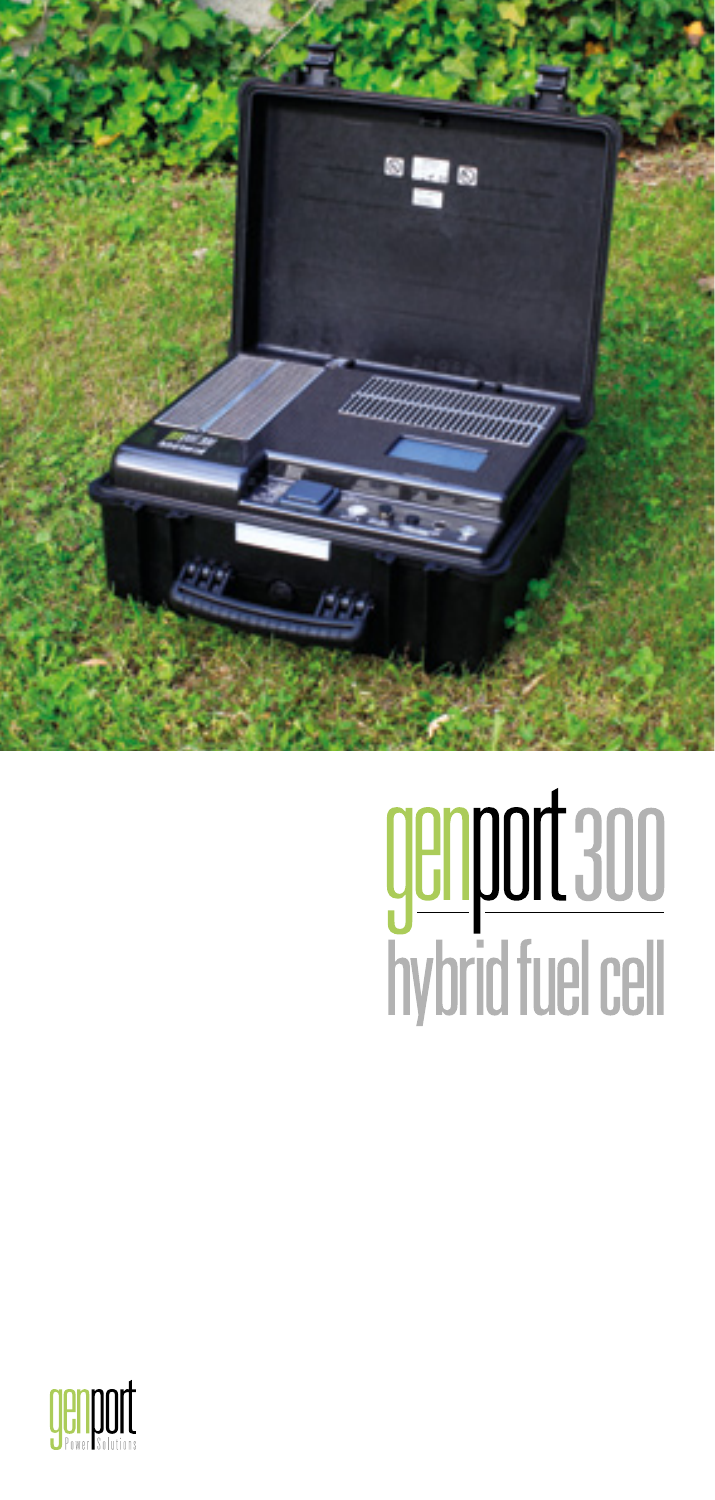# **G300 Hybrid Fuel Cell**

GENPORT 300 HFC is a portable fuel cell system (patents nr. 0000272516, nr. 0001394308, 1patent pending) with a versatile design, it maximizes power density, reduces to zero noise, thermal signature, pollution, vibration and provides a constant, reliable source of power in any off-grid context.

GENPORT 300 HFC is a hybrid electric generator based on the integration of PEMFC and Battery Technologies.

GENPORT 300 HFC can operate as Battery Charger (BC), Auxiliary Power Units (APU).

Different *fuels system* can be used with G300 HFC, such as compressed hydrogen, thermal regulated metal hydrides canisters (GH<sub>2</sub>Box), chemical hydrides (Genfuel) supplied in cartridges; as an alternative, in order to solve definitely logistic problems for the delivery and refilling of the fuel, G300 HFC can be integrated with the off-grid renewable solar system G300 HPS.





## **Main Features**

PLUG&PLAY hybrid fuel cell technology (patents nr. 0000272516, nr.0001394308, 1 patent pending) designed to maximize power density, reduces to zero noise, thermal signature, pollution and vibration and provides a constant, reliable source of power. Complex technology based on the combination of Proton Exchange Fuel Cell and Battery Technologies, simple to utilize. Push the button on and it runs.

VERSATILE POWER SOURCE for any lightweight, off-the-grid, high energy density application. G300 HFC can operate as Battery Charger, Auxiliary Power Units, Backup power.

MULTIFUEL UNIT easy to fill from not expert user; with a quick connect set, G300HFC can be fueled with different types of hydrogen; compressed and solid (metal, chemical hydrides) supplied in cartridges, canisters, tanks. Fuel supply can be totally avoided, integrated with the off-grid renewable energy system G300 HPS.

CLEAN AND SAFE the power electronics has been designed to provide the highest efficiency of conversion of voltage between the stack to the output. A dedicated hardware manages continuously the flow of energy among the stack and the batteries and provides a safe control against short circuit, overload current.

INDOOR zero impact emission means generation of electric energy in any indoor environment, cabin of a boat, inside a tent a camper or a tank.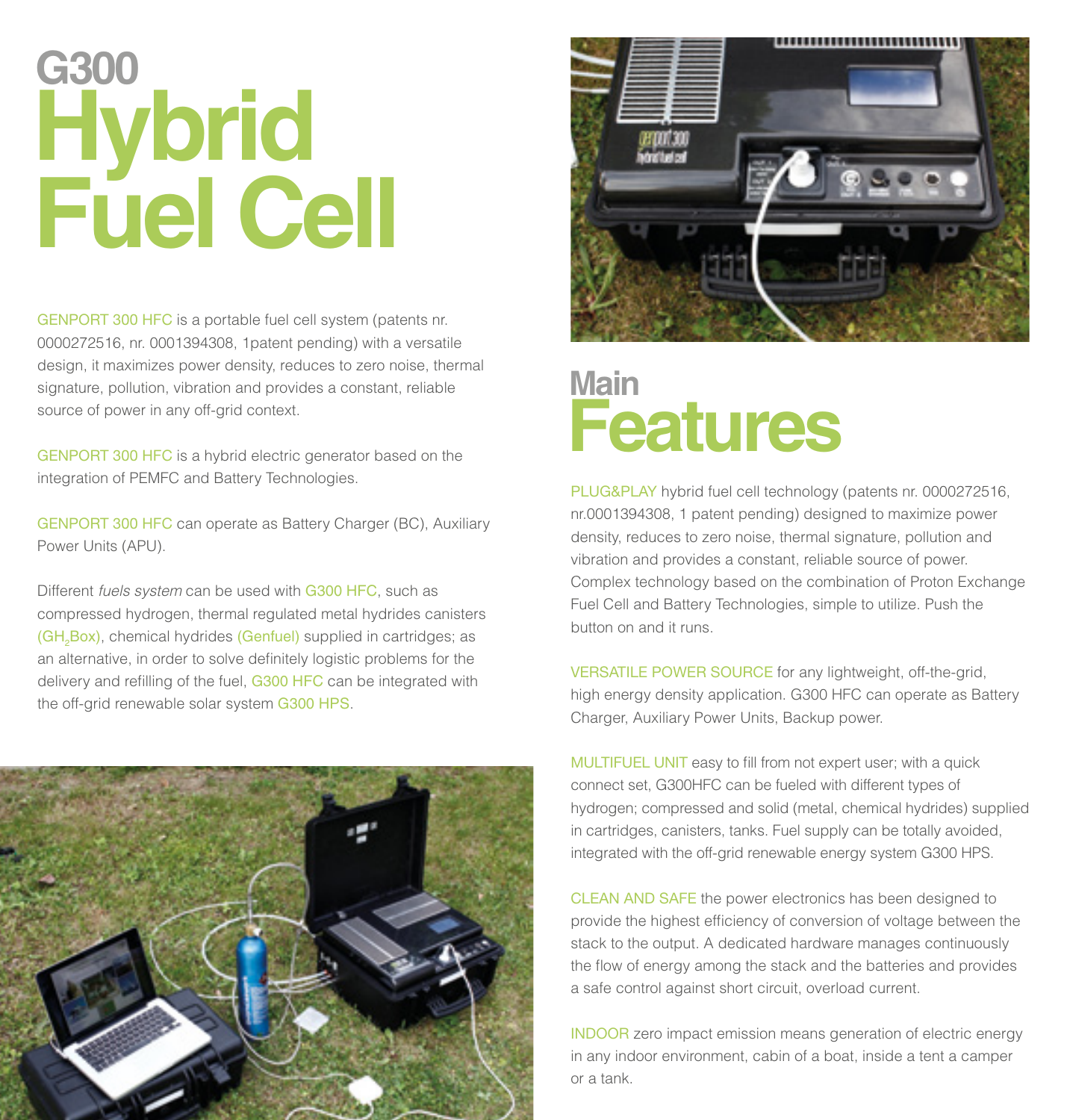

OUTDOOR transportation and use in extreme environment is allowed by a rugged water proof design of the enclosure, realized in carbon fibers composites materials.

MULTI-VOLTAGE at the same time, it supplies: 24  $V_{dc}$  / 230  $V_{ac}$  and 24  $V_{\text{dc}}$  / 110  $V_{\text{ac}}$ .

WEB REMOTE MONITORING to provide detected diagnostic information about the operating conditions to users and deliver prognostic information to technical assistance, in order to prevent failures.

CE COMPLIANT to IEC 62282-5-1 (construction, test requirements, safety, portable Fuel Cell), EN 60529 (grade of protection of enclosures) EN 60529/A1 (grade of protection of enclosures) EN 61000-6-1, EN 61000-6-3 (Electromagnetic compatibility) EN 60335-1 (safety of electrical devices for domestic and industrial application).



# **Applications**

EMERGENCY There are situations in which you cannot wait for a replacement of a power source, in which human life may depend on the capability to communicate without interruptions. Cell phones, two-way radios, charged and ready, are of vital importance during any disaster. Navigation systems, SA computers have to constantly assist rescue operators in remote locations. GENPORT 300 HFC can be utilized as battery charger. With a small cartridge of solid hydrogen as well as metal hydrides canister associated with GENPORT 300 HFC, police operators, search and rescue teams in the Alps as well as in the desert, can continue to operate with vital equipments safely powered.

MARKET PROFESSIONAL & DEFENSE A modern Army is based on highly capable soldiers. The success of these warriors will depend on sensors, communication capabilities. Power supply is the most critical system to allow the new electronic-based equipment to function effectively for a long mission. Traditional generators cause both logistical problems and threat, as associated noise, heat signature and emissions can be detected by the enemy. G300 HFC systems has been designed for a modern land warrior system; it is based on a distinctive wearable cutting-edge technology, which enables soldiers to carry fewer batteries, simplifies the logistics and provides a limited but reliable and constant power source.

G300 HFC utilized as battery chargers as well as an integrated internal power source for portable terminal communication systems, provides a constant, reliable source of power available for extended period of time, reducing to zero heat signature and noise.

TELECOMMUNICATION Remote telecommunications systems displaced in off-grid locations, such as islands or deserts, where temperature variations are relevant, coping with reduced maintenance, pile pressure on network operators to perform without fail. Off-grid installations, as well as longer UPS back-up periods, stretch the ability of current technology to cost-effectively deliver reliable performance. A conventional power solution is a noisy, bulky and high-emission diesel generator. Remote mobile telecommunications and temporary telephone booths, for which it is essential a longer autonomy time of the power source, can all benefit from fuel cell. G300 HFC can power continuously for longterm a small tactical communications system utilized in actions of rapid deployment.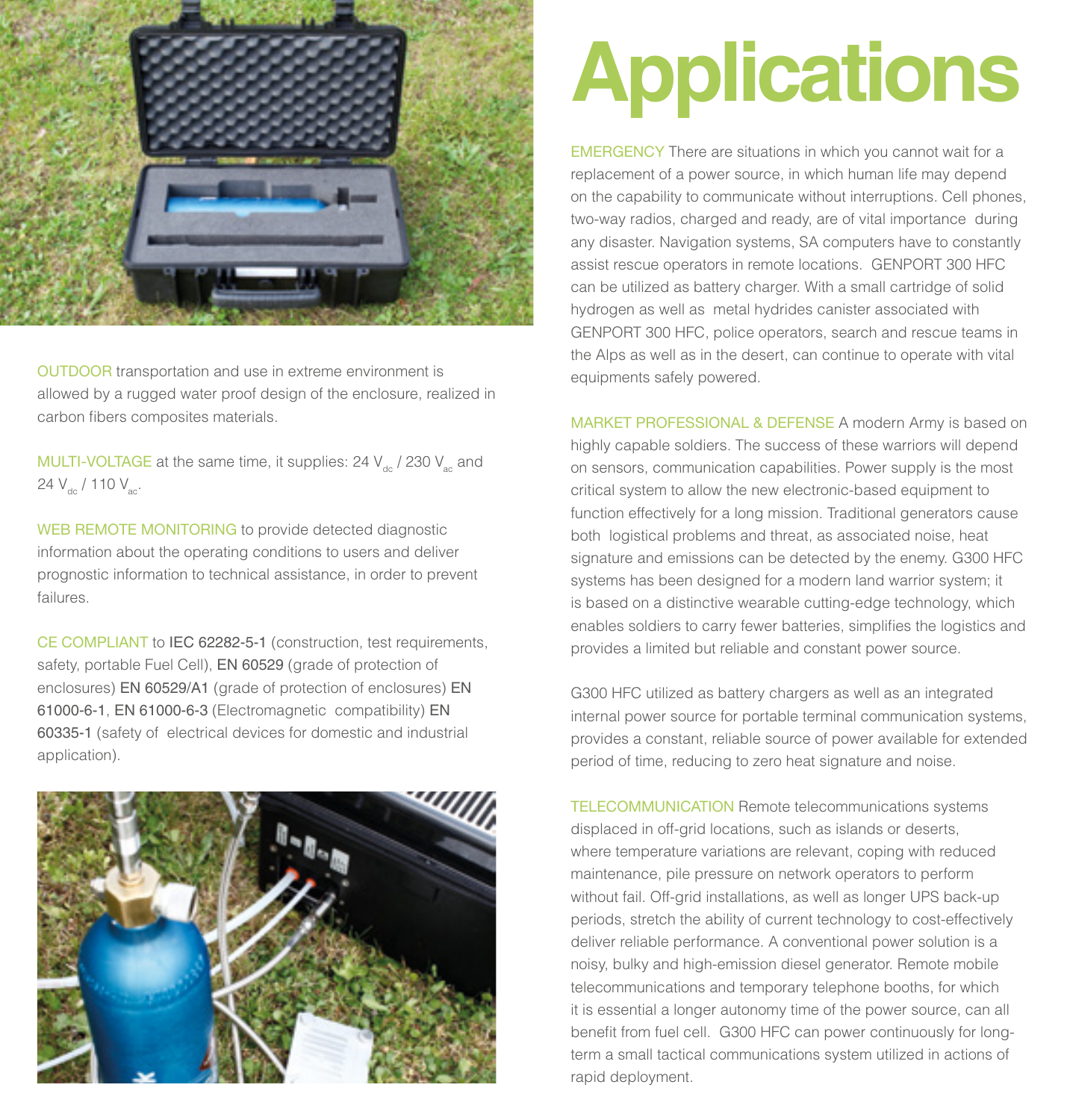

INDUSTRIAL AUTOMATION MARKET The energy demand for a lightweight power source in industrial equipment has been gradually increasing over the past years. There are several categories of industrial applications that all require higher energy density sources. Industrial robots, motion control units, field instruments, remote sensors and control system devices are some of possible applications that can benefit from longer runtime, lighter weight power sources enabled by G300 HFC technology.

### **Technical Specification**

#### Electrical Data

#### **ThroughPut DC**

| Nominal Power             | 300 | W1 |
|---------------------------|-----|----|
| Maximum Power             | 400 | W1 |
| Nominal Voltage           | 24  | V  |
| Nominal Current           | 12  | A  |
| Peak Current (0,1 second) | 25  | А  |

#### **ThroughPut AC**

| Nominal Power   | 300         | W1  |
|-----------------|-------------|-----|
| Nominal Voltage | $110 - 230$ | V   |
| Nominal current | $2.7 - 1.3$ | I A |
| Frequency       | $60 - 50$   | Hz1 |

#### **ThroughPut AC + DC**

| Total Nominal Power      | 300 | W. |
|--------------------------|-----|----|
| Max Total Power (15 min) | 400 | W. |
|                          |     |    |

| <b>Specification Hydrogen</b>    |             |          |
|----------------------------------|-------------|----------|
| Consumption Nominal Power (300W) | 4.5         | [s]/min] |
| Consumption Maximum Power (400W) | 6           | [s]/min] |
| Consumption (without load)       | $0.4 - 0.7$ | [s]/min] |
| Maximum Pressure inlet           | 16          | [bar]    |
| Minimum Pressure inlet           |             | [bar]    |
| <b>Hydrogen Purity</b>           | $>= 40$     |          |

| <b>Environmental Specification</b> |          |      |
|------------------------------------|----------|------|
| Range of Operating Temperature     | $5 - 40$ | Loc1 |
| Max Altitude                       | 1.000    | [m]  |

| Weight and Dimension and Water Protection |             |        |
|-------------------------------------------|-------------|--------|
| IP GRADE - CLOSE (transport)              | 65          | $\sim$ |
| IP GRADE - OPEN (running)                 | 20          | $\sim$ |
| Weight                                    | 19          | [ka]   |
| Dimension $L \times P \times H$           | 520x435x230 | mm1    |

#### **Gas connectors**

| $H2$ supply       | Staubli RBE03         |
|-------------------|-----------------------|
| Water and Air out | flexible pipe f 10 mm |
| $H2$ purge        | flexible pipe f 6 mm  |

#### **Electrical connectors**

| LICULIUAI UUIIIICUUI 3   |                         |
|--------------------------|-------------------------|
| 24 $V_{\text{obs}}$ plug | NEUTRIK NAC3FCB         |
| $230 V20$ plug           | Shuko o European 2 pole |
| 110 $V_{ac}$ plug        | US 2 pole               |
|                          |                         |